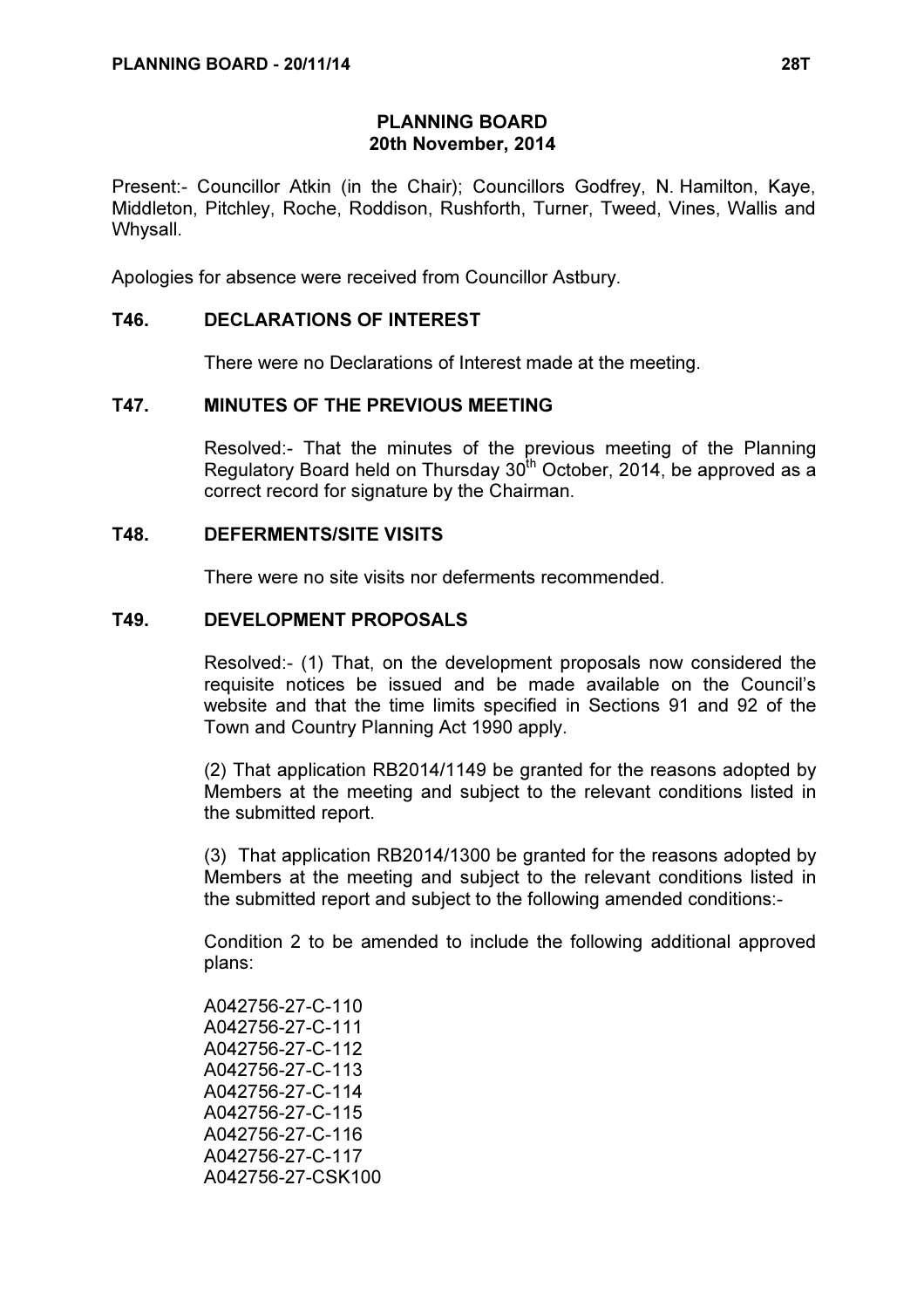Drainage Calculations Waverley Plots 1e and 1f Feature Building Second Floor (3627/PD/04) Preliminary Longitudinal Road Sections (4174-C-D2-01 Rev A)

In addition to this conditions 9 & 10 should be deleted and replaced with a new condition 9:

09

The development shall be constructed in accordance with the drainage details submitted and approved by the Local Planning Authority.

Reason In order that the development can be properly drained.

The remainder of the conditions to be re-numbered

(4) That, given the change in membership of the Planning Board since the Masterplan had been agreed, arrangements be made for a site visit to the Waverley development followed by a workshop to enable Members to be fully informed of the vision for the development.

### T50. APPEAL DECISION - ERECTION OF 9 NO. DETACHED DWELLINGS WITH ASSOCIATED GARAGES AT LAND OFF GRANGE FARM DRIVE, ASTON (RB2013/0696)

 Further to Minute No. 52 of the meeting of the Planning Board held on 31st October, 2013, consideration was given to a report of the Director of Planning and Regeneration with regard to the refusal of planning permission for the erection of 9 No. detached dwellings with associated garages at land off Grange Farm Drive, Aston.

The Inspector dealing with the appeal concluded that the proposal would have a positive effect on the provision of high quality open space. Whilst the overall quantity of open space on the site would be reduced, the quality of the open space across the estate would be improved significantly. The proposal would comply with Policy ENV5.2 of the Unitary Development Plan and with the Green Space Strategy.

The Planning Inspector allowed the appeal and granted permission for the development, subject to the following conditions:-

(1) The development hereby permitted shall begin not later than three years from the date of this decision.

(2) The development hereby permitted shall be carried out in accordance with the following approved plans: BM-SLD-01, BM-SL-01, BM-LL-03, Matlock house type M-FP-01 Floor Plans and separate Elevations, W House type floor plans and elevations W-PL-01, Ashbourne type floor plans and separate elevations A-FP-01.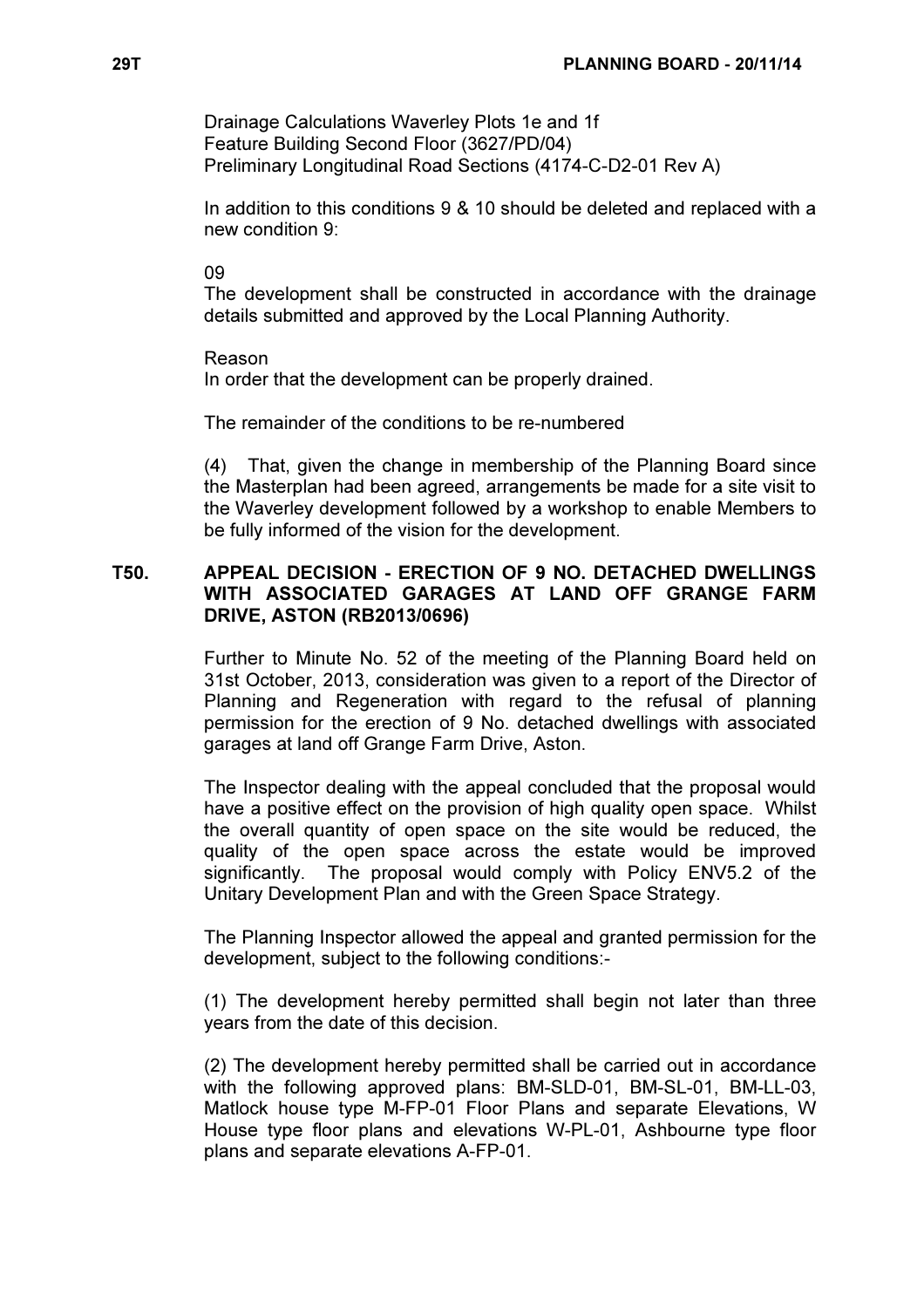(3) No development shall take place until samples of the materials to be used in the construction of the external surfaces of the building hereby permitted have been submitted to and approved in writing by the local planning authority. Development shall be carried out in accordance with the approved details.

(4) No development shall take place until details of the proposed means of disposal of foul and surface water drainage, including details of any offsite work, have been submitted to and approved in writing by the local planning authority. Development shall be carried out in accordance with the approved details.

(5) Before the development is brought into use, that part of the site to be used by vehicles shall be constructed with either:

- A permeable surface and associated water retention/collection drainage; or
- An impermeable surface with water collected and taken to a separately constructed water retention/discharge system within the site.

The area shall thereafter be maintained in working order.

(6) No development shall take place until road sections, constructional and drainage details have been submitted to and approved in writing by the local planning authority. Development shall be carried out in accordance with the approved details and implemented before the development is completed.

(7) No development shall take place until a scheme detailing how the use of sustainable/public transport by the residents of the proposed development will be encouraged has been submitted to and approved in writing by the local planning authority. The scheme shall include a timescale for implementation and the scheme shall be carried out in accordance with the approved details.

(8) No development shall take place until a revised landscape scheme has been submitted. This scheme shall include:

- − A planting plan and schedule detailing the proposed species, siting, planting distances, quality and size specification.
- − A written specification for ground preparation and soft landscape works.
- − The programme for implementation
- − Written details of the responsibility for maintenance and a schedule of operations, including replacement planting, that will be carried out for a period of 5 years after completion of the planting scheme.
- − A timetable for implementation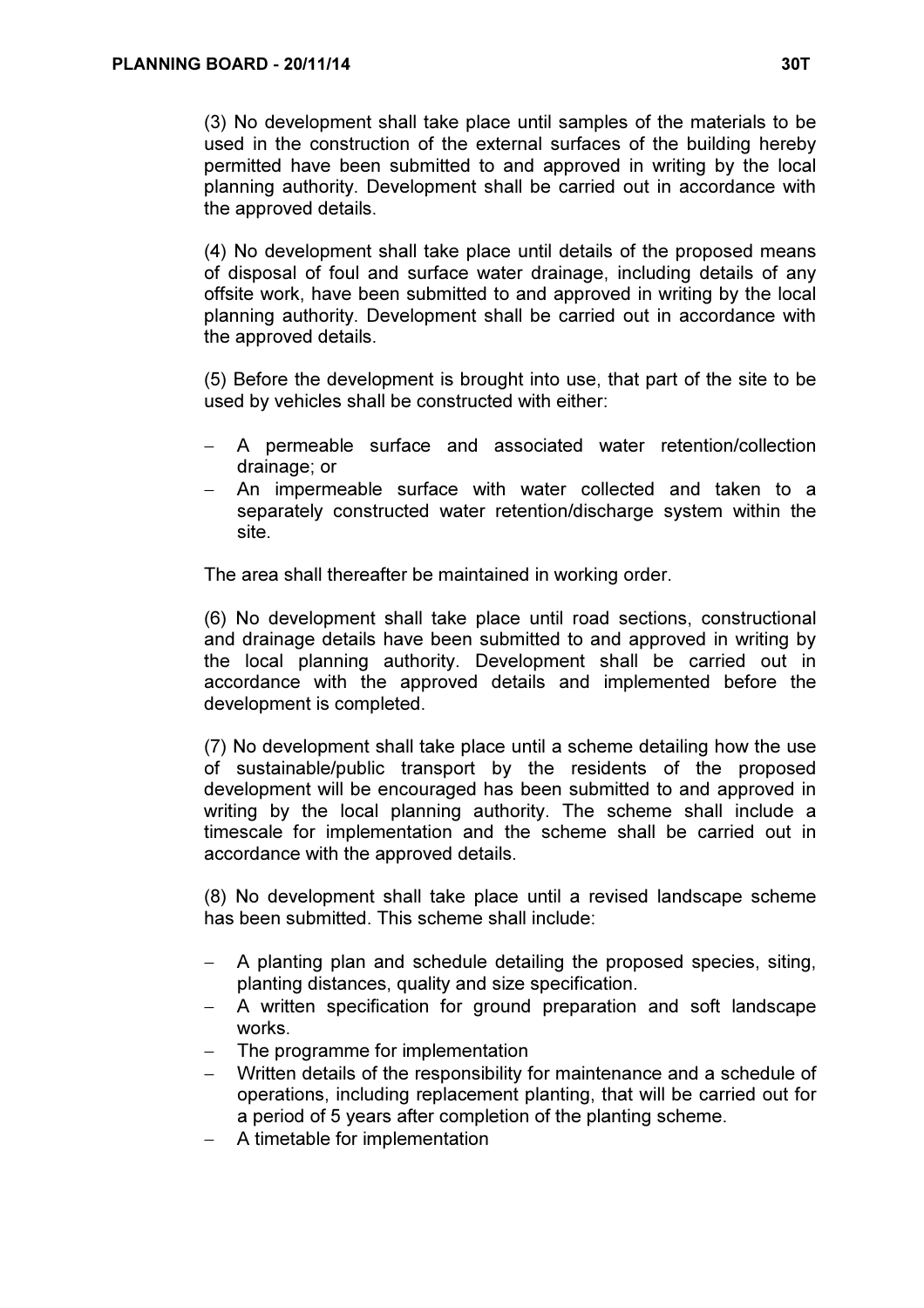The scheme shall be carried out in accordance with the approved details.

(9) Any plants or trees which within a period of 5 years from completion of planting die, are removed or damaged, or that fail to thrive shall be replaced. Assessment of requirements for replacement planting shall be carried out an annual basis in September of each year and any defective work or materials discovered shall be rectified before 31st December of that year.

(10) A landscape management plan, including long term design objectives, management responsibilities and maintenance schedules for all landscape areas within the wider development, including those areas as shown on the coloured plan BM-LP-01 Rev B as Areas 'A', 'B' and 'C' submitted at the Hearing on 5 September 2014, other than small, privately owned domestic gardens shall be submitted to and approved by the local planning authority prior to the occupation of the development. The landscape management plan shall be carried out in accordance with the approved details.

(11) No development shall take place until there has been submitted to and approved in writing by the local planning authority a plan indicating the positions, design, materials and type of boundary treatment to be erected. The boundary treatment shall be completed before the buildings are occupied. Development shall be carried out in accordance with the approved details.

The Inspector also noted the appellant's application for an award of costs. The Inspector concluded that it was clear from the evidence that the draft Statement of Common Ground (SoCG) had been submitted to the Council well in advance of the hearing date and that the final SoCG was only released a few days prior to the hearing. The Council considered that the statement was being refined collaboratively and that their own experience was that SoCGs were only normally agreed close to the date of the hearing. However, Rule 6A of The Town and Country Planning (Hearings Procedure) (England) Rules 2000 (as amended) stated that the local planning authority and the appellant shall together prepare an agreed SoCG and ensure that it was submitted within 5 weeks of the start date. The SoCG was therefore late and, from the evidence provided, this was due to the Council's internal delays. The Inspector considered this to be unreasonable behaviour.

However, he noted that, whilst there were differences between the draft SoCG and the final signed SoCG, they were in line with what could be expected given the reason for refusal and the Council's appeal statement. He also noted that the applicant did not claim that the late agreement of the SoCG had led to additional costs on their part. He considered, therefore, that the Council's unreasonable behaviour on this matter had not led to unnecessary or wasted expense in the appeal process.